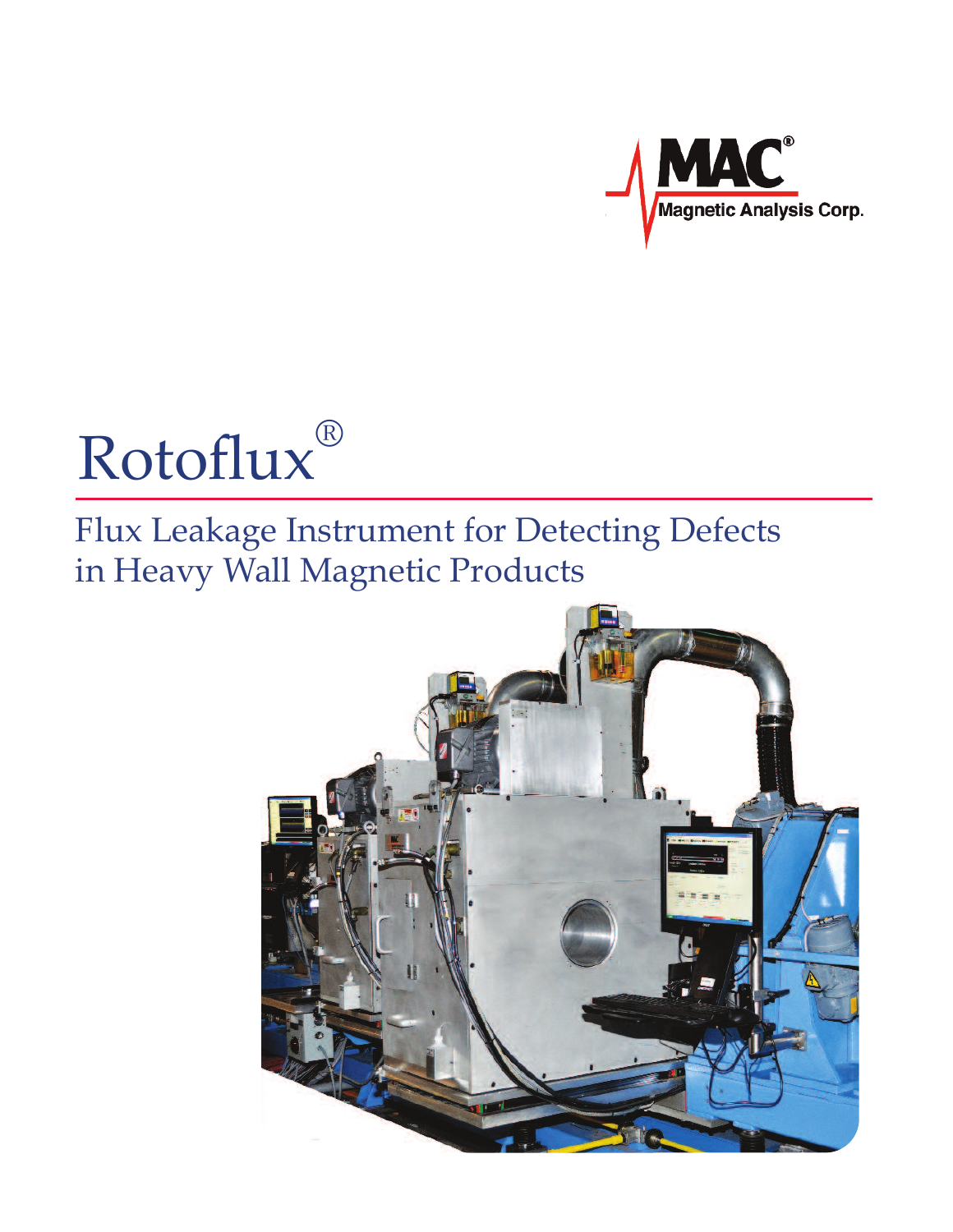## Superior MFL Technology & Performance

### **The best technology to detect ID/OD defects in heavy wall magnetic tubular products**

Utilizing an adjustable magnetizing source, the flux density in the material is brought close to saturation, creating intense flux flow within the material. When a defect interrupts the flux lines, they extend beyond the material and this "leakage flux" can be detected by test sensors.

#### **Superior Performance**

- *24 separate channels for longitudinal and 48 for transverse defect detection allow for greater test speed.*
- *Test for OD and ID surface defects and defects within the wall in carbon steel heavy wall tube*
- *Detect longitudinal and transverse defects as small as 5% on the OD and ID, depending on material type and condition.*
- *Proprietary wireless signal transfer minimizes noise whiile maximizing sensitivity.*
- *Probe system allows individual probe signal adjustment for accurate defect location and marking.*
- *Retractable probe assemblies handle upset* & *irregular ends*.



*Longitudinal Rotoflux® Rotary Assembly*

### **Transverse & Longitudinal Defect Detection meets API standards for OCTG product**

By utilizing both Transverse and Longitudinal flux leakage technologies, seams, laps, weld line defects as well as transverse defects can be detected, meeting critical API 5CTand 5L, ASTM E570, and ISO

*Transverse Rotoflux Rotary* requirements.

*500mm Longitudinal/Transverse Rotoflux System*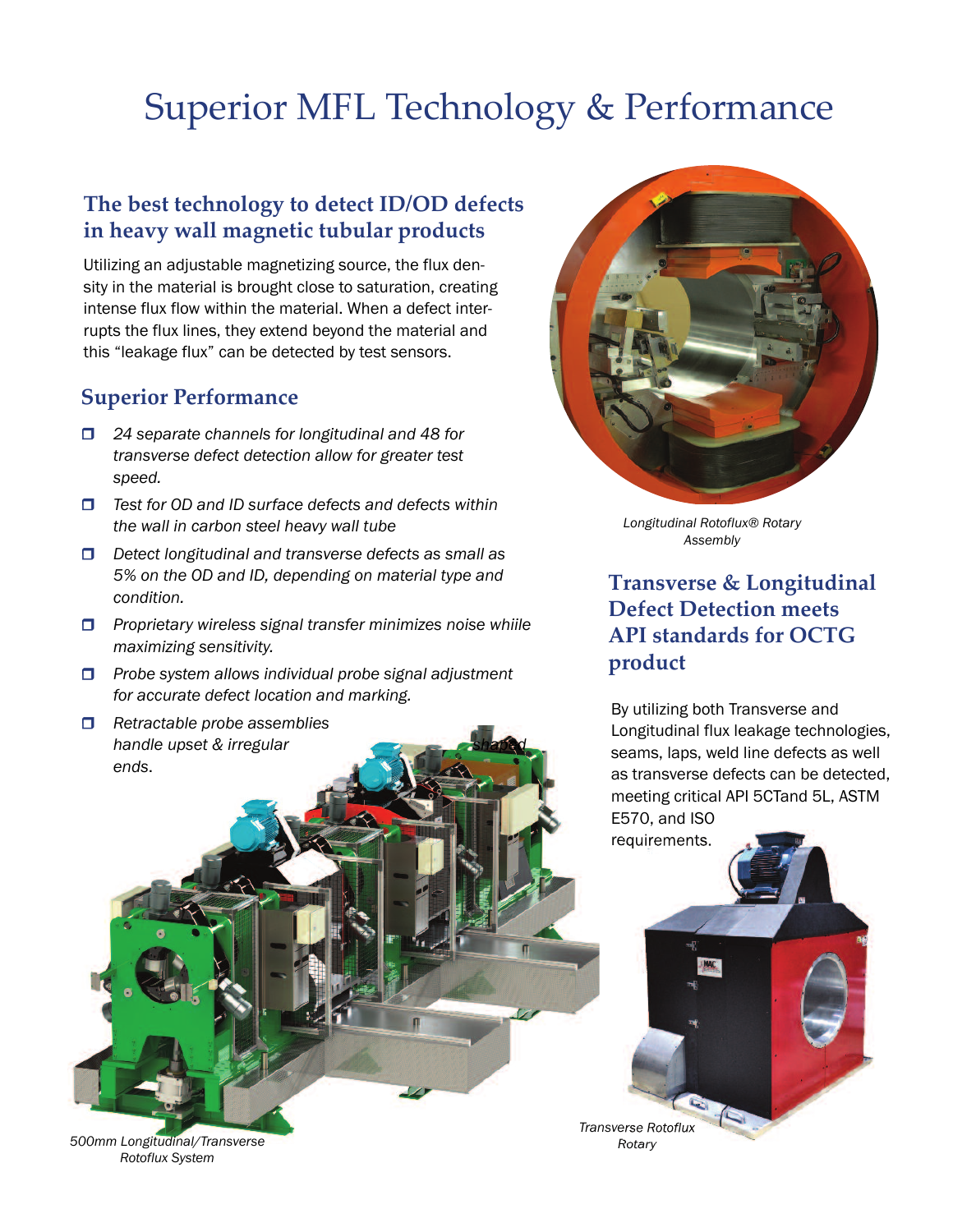# Rotoflux Operation & Control

### **Versatile, Intuitive Operation**

- *All standard parameters, including sensitivity, filters, and thresholds for each probe are set through on-screen menus.*
- *Each probe can be independently adjusted, or automatically calibrated, for gain or sensitivity on-screen.*
- *Windows® OS platform to store results and unlimited setups.*
- *Software controlled setup of flawtrack output delay, appliable to any of six outputs, and end suppression.*
- *Special operation mode can suppress signals from acceptable welds in welded steel.*
- *On screen guide helps operators differentiate between most ID and OD defects. Color coded triangles help highlight the signals.*





### **Chart Screen & Multi Screen**

The Chart display shows the maximum ID and OD signals from any channel during an operator preset period of time. Multiplex probes detect both low and high frequency flux patterns.

By using selective filter circuits, the higher frequency signals, usually indicative of surface or near surface defects, can be displayed in the OD portion of the screen, while the lower frequency signals, which generally come from deep internal and ID defects, can be seen in the ID section. This gives the operator a convenient guide which is sufficient, in most cases, to differentiate between ID and OD defects.

Each channel can be viewed independently, with zoom in capability, in the Multi-Screen.

### **Track Screen**

The Track Screen is used to change encoder and similar settings, without the need to make individual changes for each stored setup, when adjusting for timing.